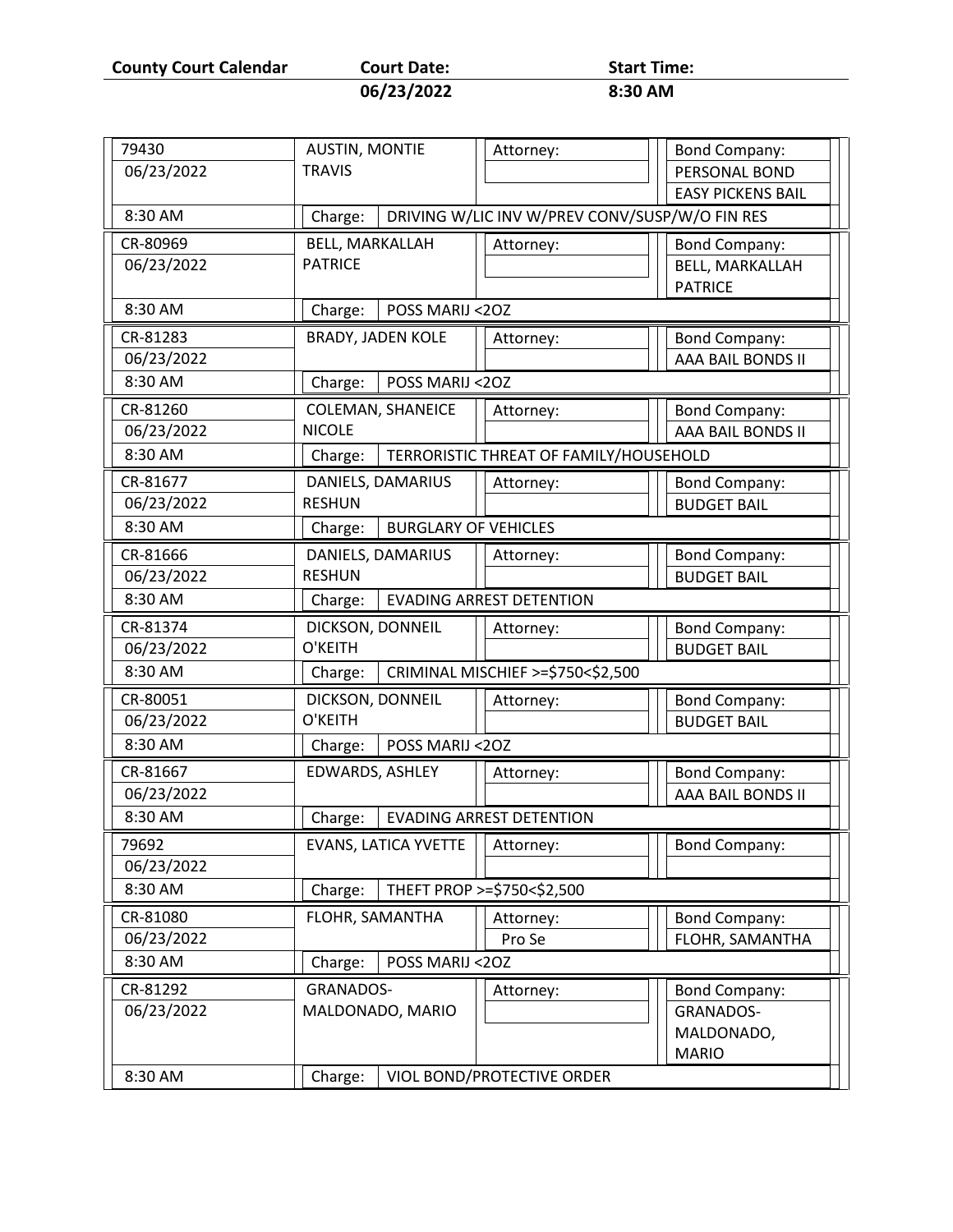**County Court Calendar Court Date:** Start Time:<br>06/23/2022 8:30 AM

| Court Date: |  |
|-------------|--|
| 06/23/2022  |  |

|            | HATTEN, OLLIE RAY          | Attorney:                                    | <b>Bond Company:</b>    |
|------------|----------------------------|----------------------------------------------|-------------------------|
| 06/23/2022 |                            | Pro Se                                       | HATTEN, OLLIE RAY       |
|            |                            |                                              | HATTEN, OLLIE RAY       |
|            |                            |                                              | <b>DOC'S BAIL BONDS</b> |
| 8:30 AM    | POSS MARIJ <20Z<br>Charge: |                                              |                         |
| CR-80372   | HERRERA, REBECCA           | Attorney:                                    | <b>Bond Company:</b>    |
| 06/23/2022 | <b>DAWN</b>                | Pro Se                                       | HERRERA, REBECCA        |
|            |                            |                                              | <b>DAWN</b>             |
| 8:30 AM    | Charge:                    | DRIVING WHILE INTOXICATED                    |                         |
| CR-81023   | <b>KEY, JASON ANDRA</b>    | Attorney:                                    | <b>Bond Company:</b>    |
| 06/23/2022 |                            | Pro Se                                       | AAA BAIL BONDS II       |
| 8:30 AM    | POSS MARIJ <20Z<br>Charge: |                                              |                         |
| 75328      | LEWIS, REGINALD, Jr.       | Attorney:                                    | <b>Bond Company:</b>    |
| 06/23/2022 |                            |                                              | <b>KING BAIL BONDS</b>  |
| 8:30 AM    | POSS MARIJ <20Z<br>Charge: |                                              |                         |
| 75350      | LEWIS, REGINALD, Jr.       | Attorney:                                    | <b>Bond Company:</b>    |
| 06/23/2022 |                            | Pro Se                                       | <b>KING BAIL BONDS</b>  |
| 8:30 AM    | POSS MARIJ <20Z<br>Charge: |                                              |                         |
| CR-81645   | MERIDA, CHASITY            | Attorney:                                    | <b>Bond Company:</b>    |
| 06/23/2022 |                            |                                              |                         |
| 8:30 AM    | Charge:                    | RESIST ARREST SEARCH OR TRANSPORT            |                         |
| CR-81644   | MERIDA, CHASITY            | Attorney:                                    | <b>Bond Company:</b>    |
| 06/23/2022 |                            |                                              |                         |
| 8:30 AM    | Charge:                    | ASSAULT CAUSES BODILY INJURY FAMILY VIOLENCE |                         |
|            | MURPHY, AIYANA             | Attorney:                                    | <b>Bond Company:</b>    |
| CR-81104   |                            |                                              |                         |
| 06/23/2022 | <b>SHONTE NICOLE</b>       |                                              | MURPHY, AIYANA          |
|            |                            |                                              | <b>SHONTE NICOLE</b>    |
| 8:30 AM    | POSS MARIJ <20Z<br>Charge: |                                              |                         |
| CR-81234   | NEWLAND, DWAYNE            | Attorney:                                    | <b>Bond Company:</b>    |
| 06/23/2022 |                            | Pro Se                                       | KING BAIL BONDS II      |
| 8:30 AM    | POSS MARIJ <20Z<br>Charge: |                                              |                         |
| CR-81236   | PALERMO-CHASE,             | Attorney:                                    | <b>Bond Company:</b>    |
| 06/23/2022 | <b>MARIA BELKIS</b>        | Pro Se                                       | <b>BUDGET BAIL</b>      |
| 8:30 AM    | Charge:                    | ASSAULT CAUSES BODILY INJ                    |                         |
| CR-81237   | PALERMO-CHASE,             | Attorney:                                    | <b>Bond Company:</b>    |
| 06/23/2022 | <b>MARIA BELKIS</b>        | Pro Se                                       | <b>BUDGET BAIL</b>      |
| 8:30 AM    | Charge:                    | CRIMINAL MISCHIEF >=\$100<\$750              |                         |
| CR-81674   | RAYPHAND, IVANO            | Attorney:                                    | <b>Bond Company:</b>    |
| 06/23/2022 |                            |                                              | KING BAIL BONDS II      |